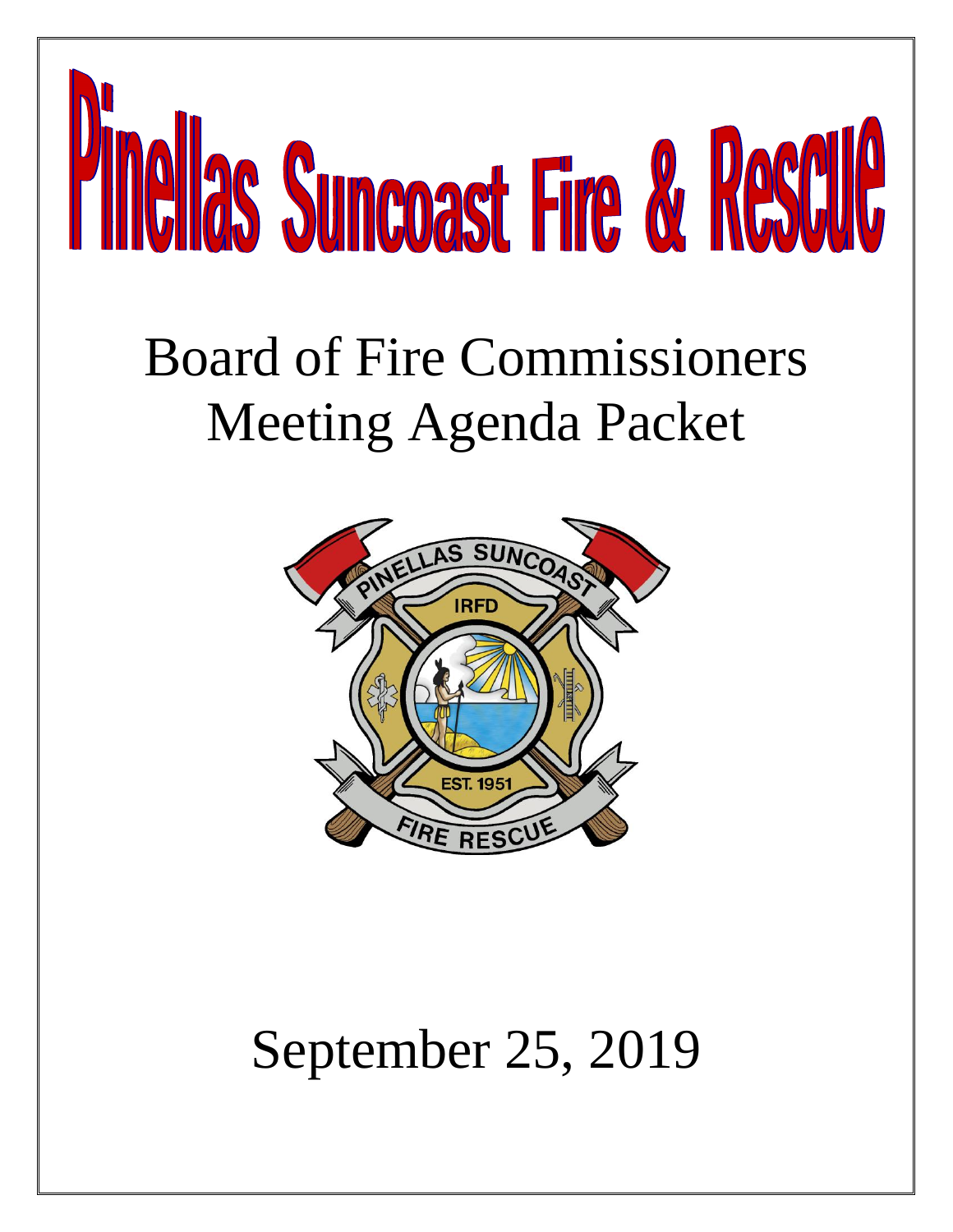

 FIRE CHIEF T. MICHAEL BURTON

### *Pinellas Suncoast Fire & Rescue*

 **304 FIRST STREET INDIAN ROCKS BEACH, FLORIDA 33785-2587**

 **(727) 595-1117 FAX: (727) 595-5879 [www.psfrd.org](http://www.psfrd.org/)**

#### **MEETING NOTICE THIS MEETING IS OPEN TO THE PUBLIC**

**September 25, 2019**

**The Special Budget Meeting Begins at 7:00 p.m. Workshop & Regular Meetings to Follow Immediately After**

**LOCATION: BELLEAIR BEACH CITY HALL 444 CAUSEWAY BLVD., BELLEAIR BEACH, FL 33786**

#### **AGENDA**

**SPECIAL BUDGET MEETING**

#### **MEETING CALLED TO ORDER PLEDGE OF ALLEGIANCE** ROLL CALL

**ACTION ITEMS:** *Any member of the public may comment on any DISCUSSION ITEM list during this time. Please note the CHAIR will call for public input during the time the DISCUSSION ITEM is being considered by the Board.* When called upon to speak, the speaker will state their full name and address. There will be a 3 minute time *limit per speaker.<sup>1</sup>*

**19-25 Adoption of the Final Budget Finance Director/Fire Chief (Resolution 2019-04)** 

**ADJOURNMENT**

<sup>&</sup>lt;sup>1</sup> Please see Note as to Public Input.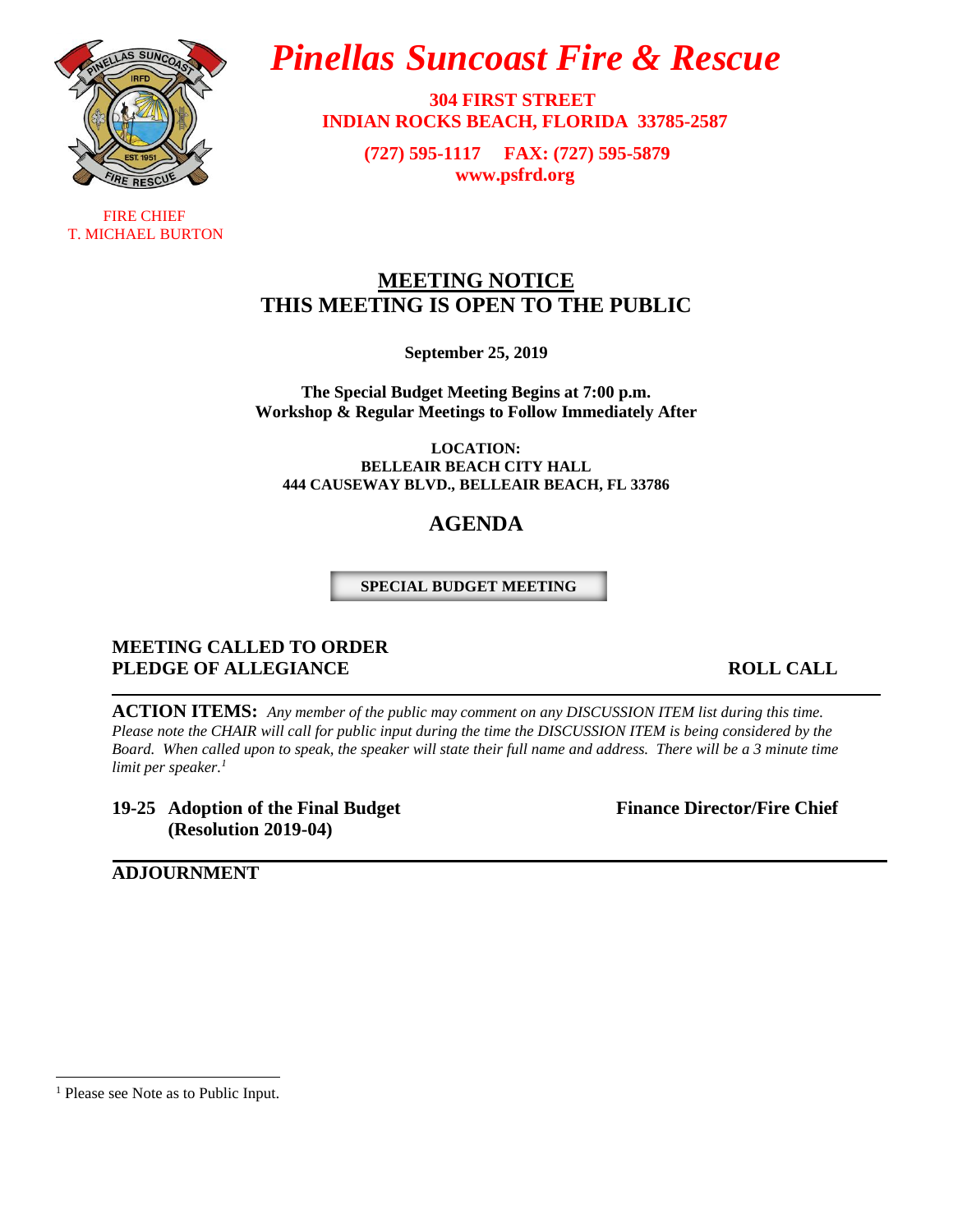**WORKSHOP MEETING**

#### **MEETING CALLED TO ORDER**

#### **ADDITIONS OR DELETIONS TO AGENDA:**

#### **SERVICE PIN AWARD – Firefighter/Paramedic Chris Crowley for 15 Years of Service**

#### **PRESENTATION OF CHIEF FIRE OFFICER – District Chief Jeremy Sidlauskas**

**GENERAL REMARKS FROM THE AUDIENCE:** *Any member of the public may comment on any NON-AGENDA or other relevant topic not set on the DISCUSSION ITEM list during this time. When called upon to speak, the speaker will state their full name and address. There will be a 3 minute time limit per speaker.<sup>2</sup>*

**DISCUSSION ITEMS:** *Any member of the public may comment on any DISCUSSION ITEM list during this time. Please note the CHAIR will call for public input during the time the DISCUSSION ITEM is being considered by the Board. When called upon to speak, the speaker will state their full name and address. There will be a 3 minute time limit per speaker.<sup>3</sup>*

#### **ADJOURNMENT**

**REGULAR MEETING**

#### **MEETING CALLED TO ORDER**

#### **ADDITIONS OR DELETIONS TO AGENDA:**

#### **MONTHLY BUSINESS**:

- **1.** Approval of Minutes: August 27, 2019 Workshop and Regular Meetings September 9, 2019 Special Budget Meeting
- **2.** Treasurer's Report: August, 2019
- **3.** Correspondence

<sup>2</sup> Please see Note as to Public Input.

<sup>3</sup> Please see Note as to Public Input.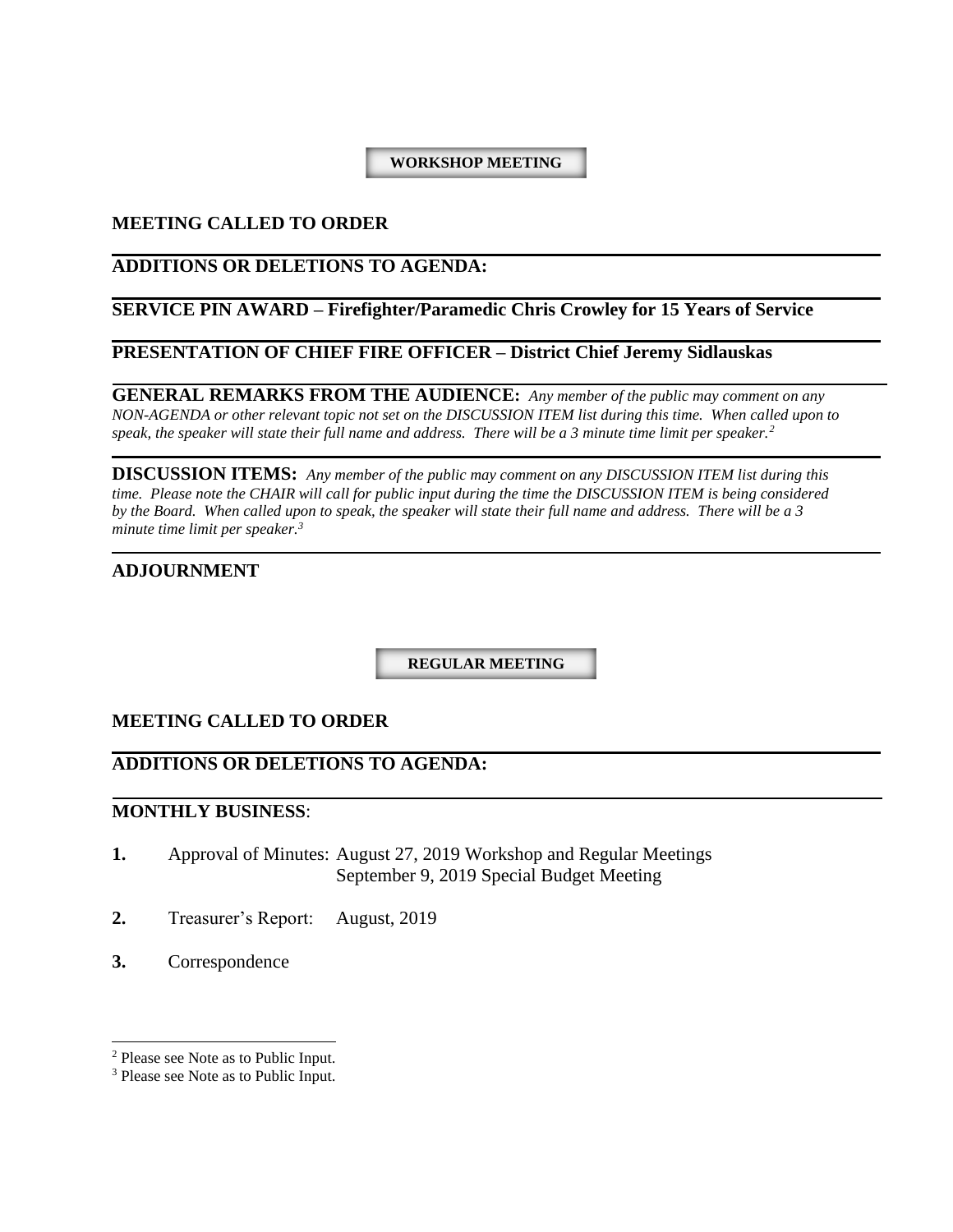**GENERAL REMARKS FROM THE AUDIENCE:** *Any member of the public may comment on any NON-AGENDA or other relevant topic not set on the ACTION ITEM list during this time. When called upon to speak, the speaker will state their full name and address. There will be a 3 minute time limit per speaker<sup>4</sup> .*

| REPORTS: 1. |    | <b>COMMISSION</b> |
|-------------|----|-------------------|
|             | 2. | <b>ATTORNEY</b>   |
|             | 3. | <b>FIRE CHIEF</b> |

**ACTION ITEMS:** *Any member of the public may comment on any ACTION ITEM during this time. Please*  note the CHAIR will call for public comment during the time the ACTION ITEM is being considered by the Board. When called upon to speak, the speaker will state their full name and address. There will be a 3 minute time limit *per speaker.<sup>5</sup>*

| 19-21 Vacant Seat 2 – Indian Rocks Beach                                              | <b>Chair</b>    |
|---------------------------------------------------------------------------------------|-----------------|
| 19-28 Non-Ad Valorem Assessment Rates Fixed for FY2019/2020<br>$(Resolution 2019-05)$ | <b>Attorney</b> |
| 19-09 Fire Chief Performance Review                                                   | <b>Chair</b>    |

#### **ADJOURNMENT**

#### **NEXT MEETING: Workshop & Regular Meetings, October 15, 2019, 7:00 p.m., to be held at the Indian Shores Municipal Building, 19305 Gulf Blvd., Fourth Floor, Indian Shores, FL 33785**

#### **Pinellas Suncoast Fire & Rescue District Board of Fire Commissioners**

#### **Public Meeting and Public Hearing Information**

#### **Requirements for Appeal**

Persons are advised that if they wish to appeal any decision made at a meeting/hearing, they will need a record of the proceedings; and for such purpose, they may need to insure that a verbatim transcript of the meeting is made, which record includes the testimony and evidence upon which the appeal is made.

It is not the responsibility of the Secretary to provide the above-referenced verbatim record. The Secretary will provide an audio recording of the meeting, upon request and payment for the materials used for the recording.

<sup>4</sup> Please see Note as to Public Input.

<sup>5</sup> Please see Note as to Public Input.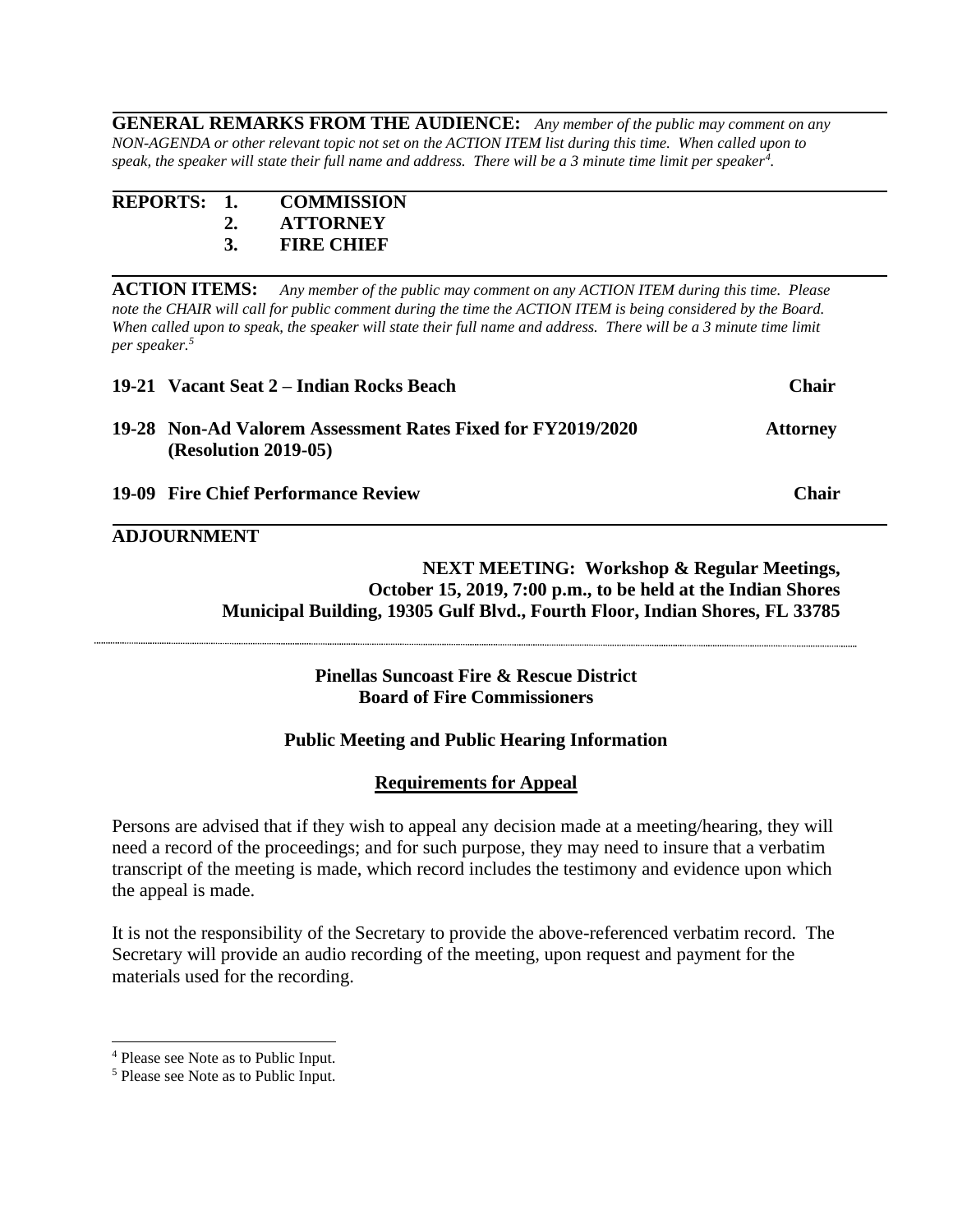#### **Public Input**

Persons wishing to speak during any Meeting or Public Hearing should try to complete a Citizen Comment Request Card at the entrance of the meeting room and submit the card to the Secretary to the Board. During each session, the Chair will call for Public Input at the appropriate times. The Board wishes to receive public input on all matters set for discussion on the agenda and on relevant topics that are not on the agenda. When recognized by the Chair and called to the podium, speakers should give their name and address for the record.

Persons may speak on an agenda item when the Board has finished their discussion on that item and prior to the vote. To speak on a non-agenda item, speakers will be called during the "General Remarks from the Audience" section of the agenda.

Please note that the Board reserves the right to adjust the time allotted to each speaker as the Chair deems proper to allow for meaningful input and a fair chance to be heard and to allow the Board fair time to undertake its duties and obligations.

#### **When is the appropriate time to address my agenda item at a meeting?**

When your non-agenda or agenda item comes up and our Chairperson call for Public Input, that means that the Board desires to take "public input". This is the time to get up and speak. While we understand that some of you might be nervous to speak in public, please note that every effort will be made to help you feel comfortable. When called to the podium, please come to the podium and try to speak so that your input can be heard by the entire Board as well as by the other persons present. Please give your name and address for the record and feel proud that you have participated in "government in the sunshine!

#### **Accommodations**

In accordance with the Americans with Disabilities Act and Section 286.26, Florida Statutes, persons with disabilities needing special accommodation to participate in this proceeding, or those requiring language assistance *(free of charge)* should contact the Pinellas Suncoast Fire & Rescue District Administration at (727) 595-1117 ext. 100 no later than forty-eight (48) hours prior to the proceeding. If contact is made after that time the District may not have sufficient time to make special accommodations.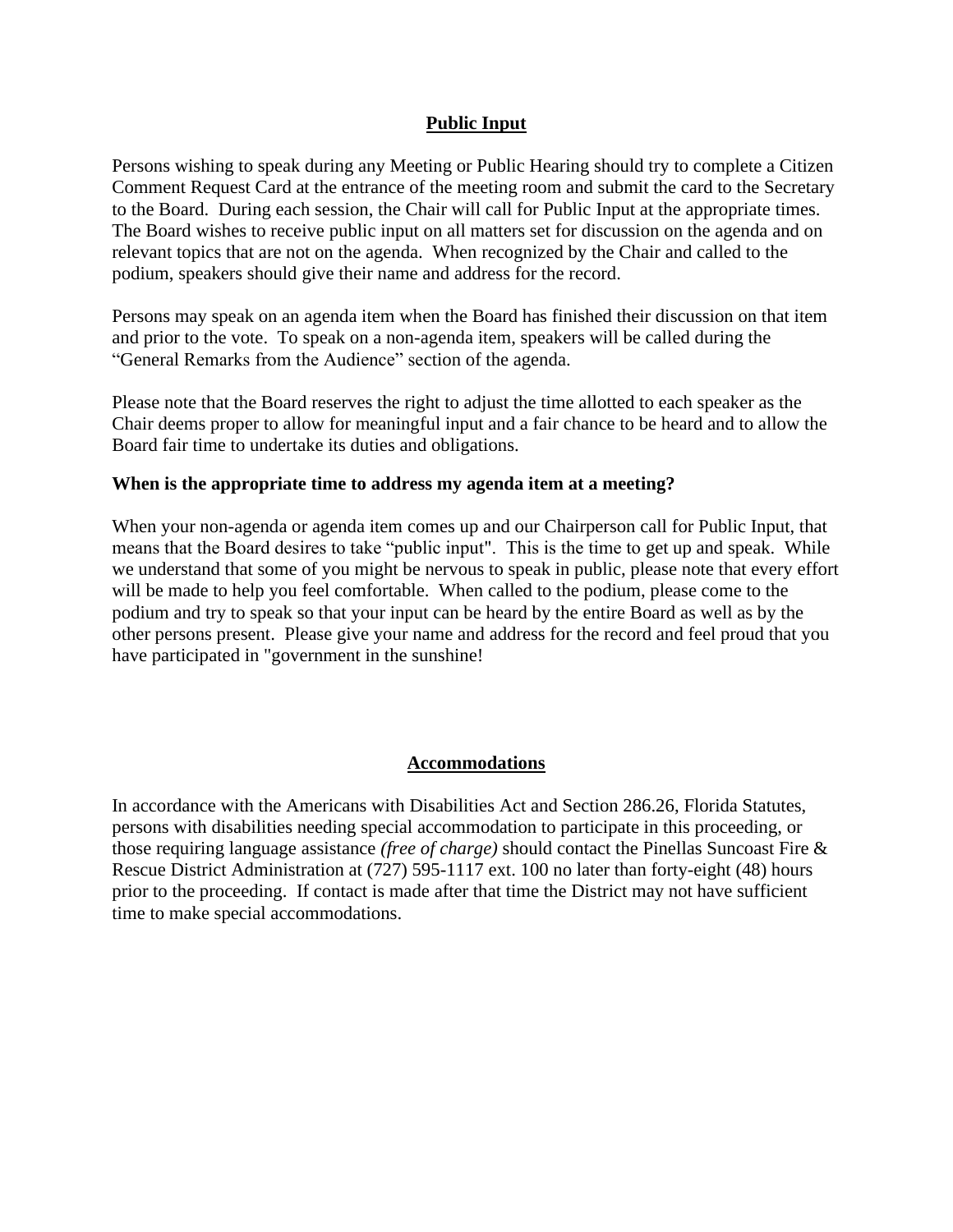#### **RESOLUTION 2019-05**

#### **A RESOLUTION OF THE BOARD OF COMMISSIONERS OF THE PINELLAS SUNCOAST FIRE & RESCUE DISTRICT ADOPTING THE FINAL 2019/2020 BUDGET; ADOPTING RATES OF ASSESSMENTS; AND PROVIDING FOR AN EFFECTIVE DATE.**

**Whereas**, the Board of Fire Commissioners of the Pinellas Suncoast Fire & Rescue District held a public hearing on the 25th day of September, 2019, to adopt a final budget for FY 2019/2020; and,

**Whereas**, the Board of Fire Commissioners has adopted a final **2019/2020 Operating and Capital Budget** in the amount of **\$7,249,563**, funded through **Fire Suppression** sources in the amount of **\$4,821,674**, **Emergency Medical Services** sources in the amount of **\$1,587,944,** and **Fund Balance** in the amount of **\$923,830**.

#### **NOW, THEREFORE, BE IT RESOLVED BY THE BOARD OF COMMISSIONERS OF THE PINELLAS SUNCOAST FIRE & RESCUE DISTRICT;**

**SECTION 1.** The Board of Commissioners of the Pinellas Suncoast Fire & Rescue District hereby adopts the final Operating Budget for the fiscal year starting on the  $1<sup>st</sup>$  day of October, 2019, and ending the 30th day of September, 2020, as attached hereto and made a part hereof, in the amount of **\$4,737,789** for Fire Suppression, **\$1,587,944** for Emergency Medical Services, and **\$923,830** for capital expenditures, for a Total Operating Budget of **\$7,249,563.**

**SECTION 2.** The Board of Commissioners of the Pinellas Suncoast Fire & Rescue District adopts the present rate of special assessment as adopted by referendum vote on the 12th day of March, 2019.

**SECTION 3.** The Pinellas Suncoast Fire & Rescue District retains the right, from time to time, to amend, modify, repeal or discontinue all or any portion of this resolution.

**SECTION 4.** This resolution shall be effective when adopted and shall remain in full force and effect until supplemented, amended, modified, repealed, discontinued or otherwise altered.

**SECTION 5**. If any section, subsection, sentence, clause, phrase of this resolution, or the particular application thereof shall be held invalid by any court, administrative agency, or other body with appropriate jurisdiction, the remaining sections, subsections, sentences, clauses, or phrases under application shall not be affected thereby.

\_\_\_\_\_\_\_\_\_\_\_\_\_\_\_\_\_\_\_\_\_\_\_\_\_\_\_\_\_\_ \_\_\_\_\_\_\_\_\_\_\_\_\_\_\_\_\_\_\_\_\_\_\_\_\_\_\_\_\_\_\_

PASSED AND ADOPTED on the 25th day of September, 2019.

#### **PINELLAS SUNCOAST FIRE & RESCUE DISTRICT**

Board of Commissioners: ATTEST:

Joseph V. Bruni, Chair Lawrence Schear, Secretary/Treasurer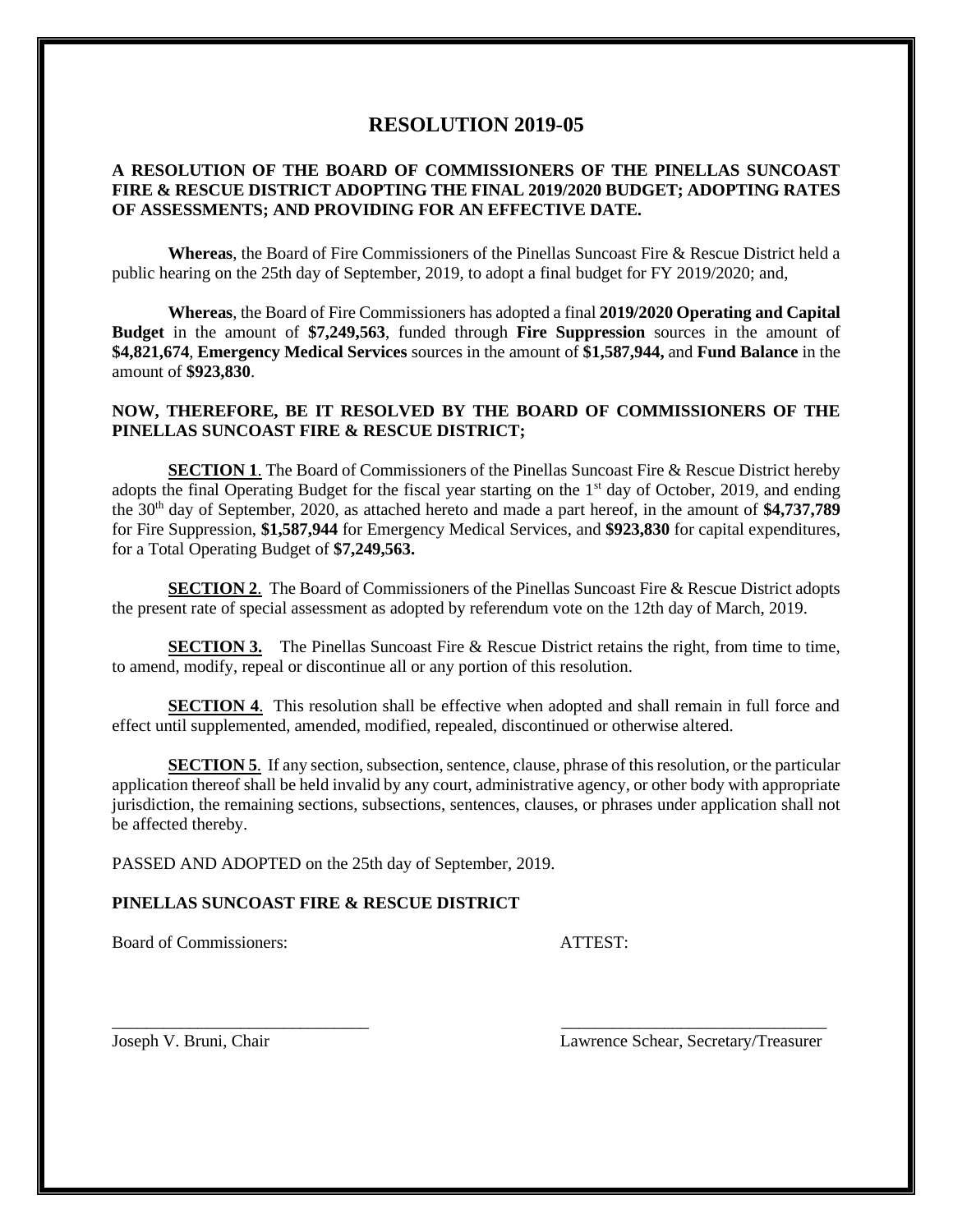#### **RESOLUTION 2019-06**

**A RESOLUTION OF THE BOARD OF COMMISSIONERS OF THE PINELLAS SUNCOAST FIRE & RESCUE DISTRICT PROVIDING FOR THE FIXING OF THE RATE OF NON-AD VALOREM ASSESSMENTS BEGINNING FISCAL YEAR OCTOBER 1, 2019, IN COMPLIANCE WITH THE CHARTER OF THE DISTRICT; AND PROVIDING AN EFFECTIVE DATE.**

**WHEREAS**, The Charter of the Pinellas Suncoast Fire & Rescue District requires that the rate of non-ad valorem assessments against the assessable real property situated in the District shall be set by Resolution of the Board on or subsequent to February 1 of each year.

#### **NOW, THEREFORE BE IT RESOLVED BY THE BOARD OF COMMISSIONERS OF THE PINELLAS SUNCOAST FIRE & RESCUE DISTRICT, that:**

**SECTION 1.** The rate of non-ad valorem assessments against the assessable real property situated in the District shall be as is shown in Exhibit 1 to the Resolution.

**SECTION 2.** This Resolution shall remain in full force and effect until supplemented, amended, modified, repealed, discontinued or otherwise altered.

**SECTION 3**. If any section, subsection, sentence, clause, phrase of this Resolution, or the particular application thereof shall be held invalid by any court, administrative agency, or other body with appropriate jurisdiction, the remaining section, subsection, sentences, clauses, or phrases under application, shall not be affected thereby.

**SECTION 4.** That this Resolution shall become effective upon the day of adoption.

\_\_\_\_\_\_\_\_\_\_\_\_\_\_\_\_\_\_\_\_\_\_\_\_\_\_\_\_\_\_ \_\_\_\_\_\_\_\_\_\_\_\_\_\_\_\_\_\_\_\_\_\_\_\_\_\_\_\_\_\_\_

PASSED AND ADOPTED on this 25th Day of September, 2019.

#### **PINELLAS SUNCOAST FIRE & RESCUE DISTRICT**

**BOARD OF COMMISSIONERS ATTEST:**

Joseph V. Bruni Larry Schear

Chair Secretary/Treasurer